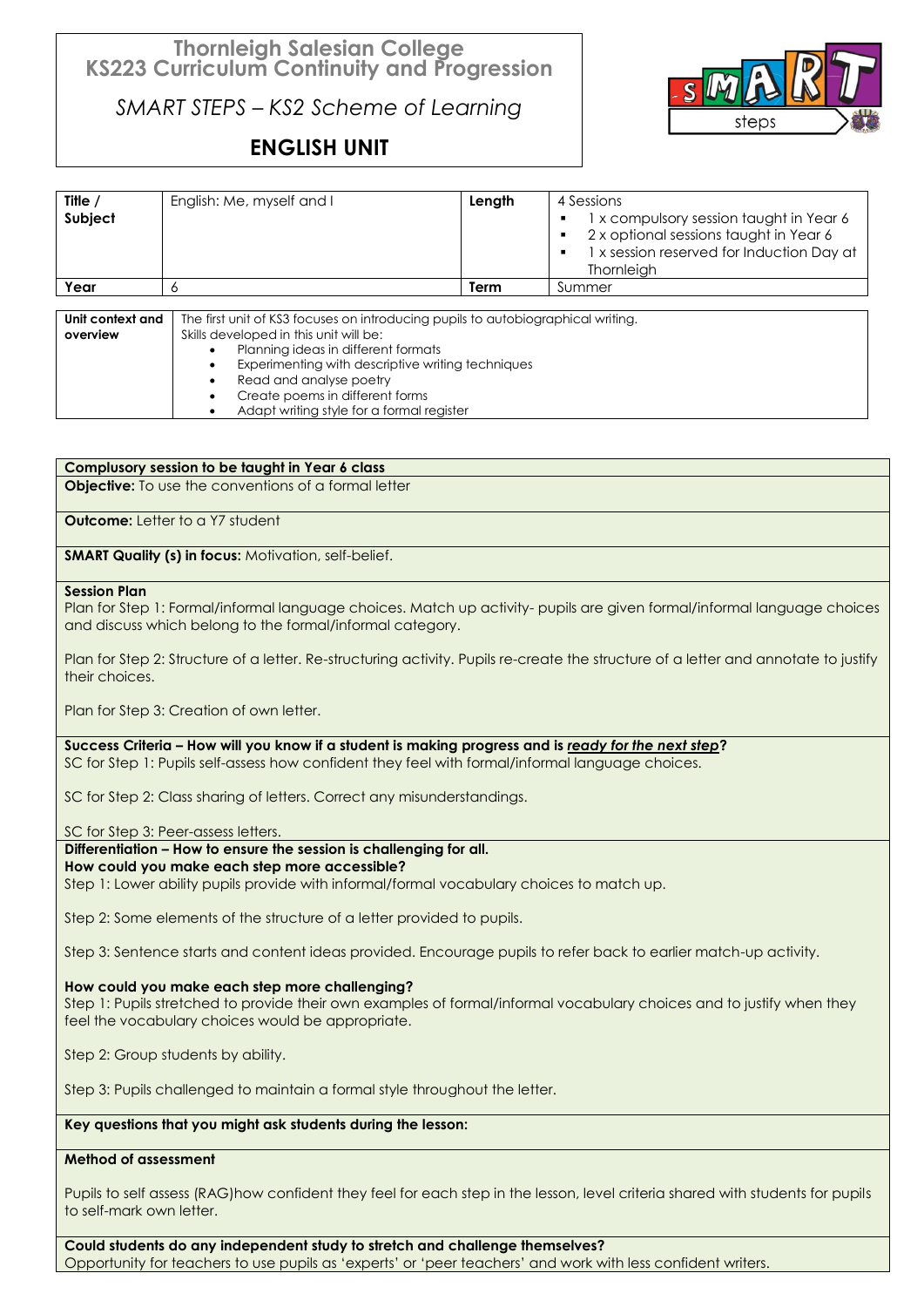#### **Optional session to be taught in Year 6 class**

**Objective:** To prioritise information in different planning formats, to use a range of descriptive writing techniques effectively

**Outcome:** Timeline of the best moments in primary school, piece of descriptive writing focusing on one of these moments

**SMART Quality (s) in focus:** Motivation, resilience.

#### **Session Plan**

Plan for Step 1: Teacher-led modelling of timeline/mindmap of best moments from their own life/teaching career, modelled timeline/mindmap to include events in chronological order and a range of emotive words/phrases to capture thethoughts/feelings of each event. Pupils to consider their best moments in primary school and present information in the same format (timeline/mind-map).

Plan for Step 2: Recap activity on descriptive writing techniques.

Plan for Step 3: Pupils to select one of the best moments from their timeline/mind-map and produce a short piece of descriptive writing to capture this moment.

**Success Criteria – How will you know if a student is making progress and is** *ready for the next step***?** SC for Step 1: Completed timeline/mindmap with sufficient information on the event and a range of emotive words/phrases.

SC for Step 2: Self-assessment of knowledge of descriptive writing techniques. Pupils to rate how confident they feel with the different techniques.

SC for Step 3: Range of descriptive writing techiques used effectively throughout the piece of writing.

#### **Differentiation – How to ensure the session is challenging for all. How could you make each step more accessible?**

Step 1: Specify number of events to include on timeline/mindmap dependent on ability. Present lower ability with an ideas bank of events they could include e.g. sporting achievements, school trips.

Step 2: Could present this as a match up activity of technique to example with definitions of techniques provided for lower ability pupils.

Step 3: Sentence starters provided for description. Questions included to help pupils generate further ideas for description.

# **How could you make each step more challenging?**

Step 1: Stretch higher ability pupils to focus on selecting ambitious vocabulary choices for emotive words/phrases. Encourage pupils to use a thesaurus.

Step 2: Higher ability pupils encouraged to create own examples for each descriptive writing technique and comment on the effect of such techniques.

Step 3: Pupils encouraged to include a range of descriptive writing techniques.

# **Key questions that you might ask students during the lesson:**

#### **Method of assessment**

Pupils to self assess (RAG)how confident they feel for each step in the lesson, final written piece of description can be assessed against level success criteria. Opportunity for peer assessment here.

# **Could students do any independent study to stretch and challenge themselves?**

Pupils to highlight completed description to illustrate where the different descriptive writing techniques have been used. Further challenge for pupils to select the three most effective descriptive words/phrases and comment on the effect.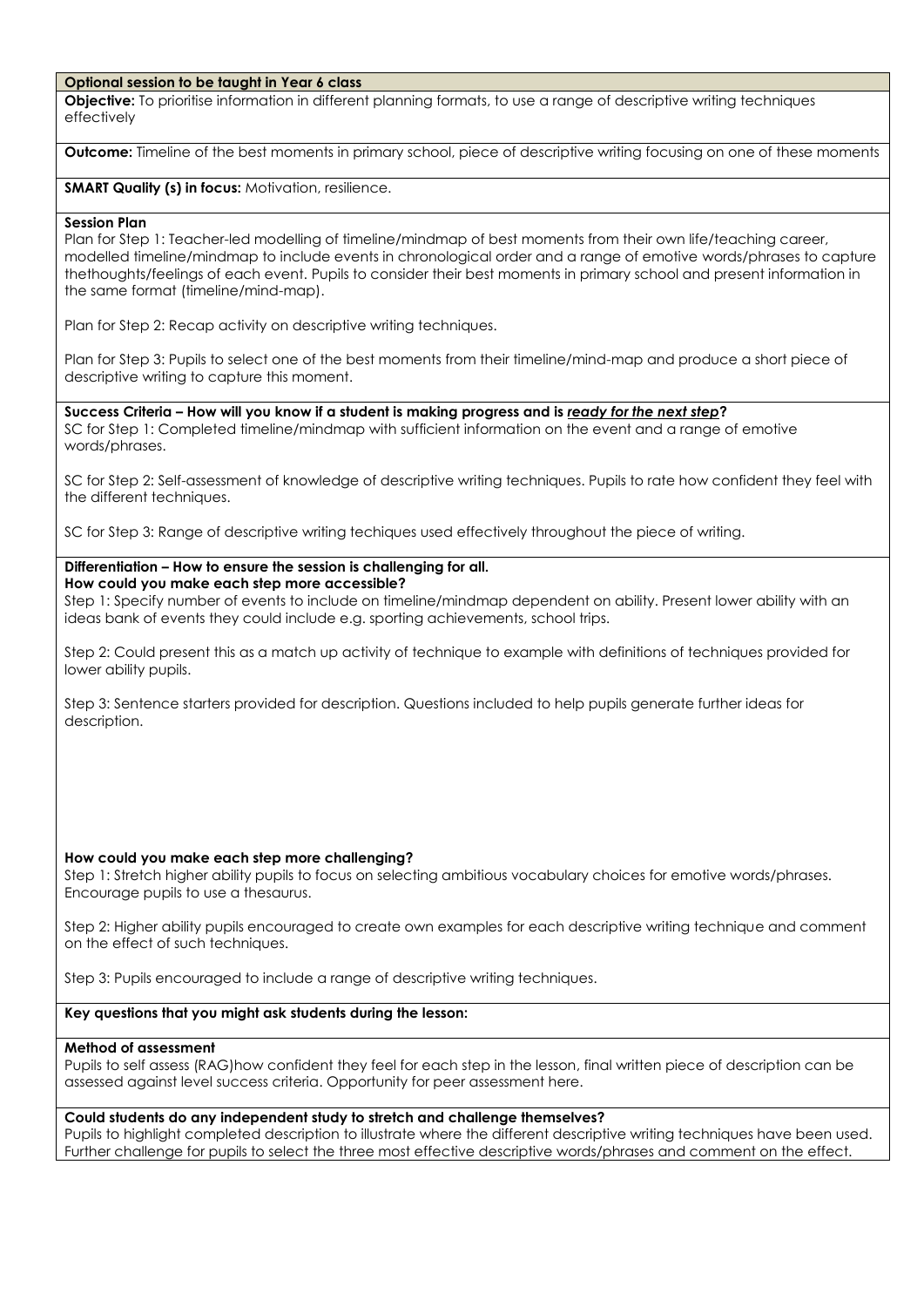#### **Optional session to be taught in Year 6 class**

**Objective:** To explore the different emotions connected with starting Thornleigh

**Outcome:** Choice of activities as decided by the Y6 teacher

**SMART Quality (s) in focus:** Self-belief, awareness of others

#### **Session Plan**

Plan for Step 1: Focus on the range of positive emotions connected with starting Thornleigh e.g. excitement, challenge, anticipation…

Plan for Step 2: Y6 teacher to decide from the range of activities or to provide pupils with the list of actitivies and allow them to choose from the list: *dance, drama, art, speaking and listening activity e.g. speech on the theme of 'excitement'* The activity should capture positive emotions towards starting at Thornleigh.

Plan for Step 3: Show case work from today's lesson. Photographic evidence will be needed if the activity is not of a writing focus.

**Success Criteria – How will you know if a student is making progress and is** *ready for the next step***?** *Based on the activity chosen by the Y6 teacher, this will need to be added in.* SC for Step 1:

SC for Step 2:

SC for Step 3:

### **Differentiation – How to ensure the session is challenging for all.**

**How could you make each step more accessible?** *Based on the activity chosen by the Y6 teacher, this will need to be added in.*

Step 1:

Step 2:

Step 3:

**How could you make each step more challenging?** *Based on the activity chosen by the Y6 teacher, this will need to be added in.*

Step 1:

Step 2:

Step 3:

# **Key questions that you might ask students during the lesson:**

#### **Method of assessment**

Show case activities at the end of the lesson. Pupils to peer-assess against given success criteria.

**Could students do any independent study to stretch and challenge themselves?** Opportunity for extended learning homework- pupils could create an additional activity.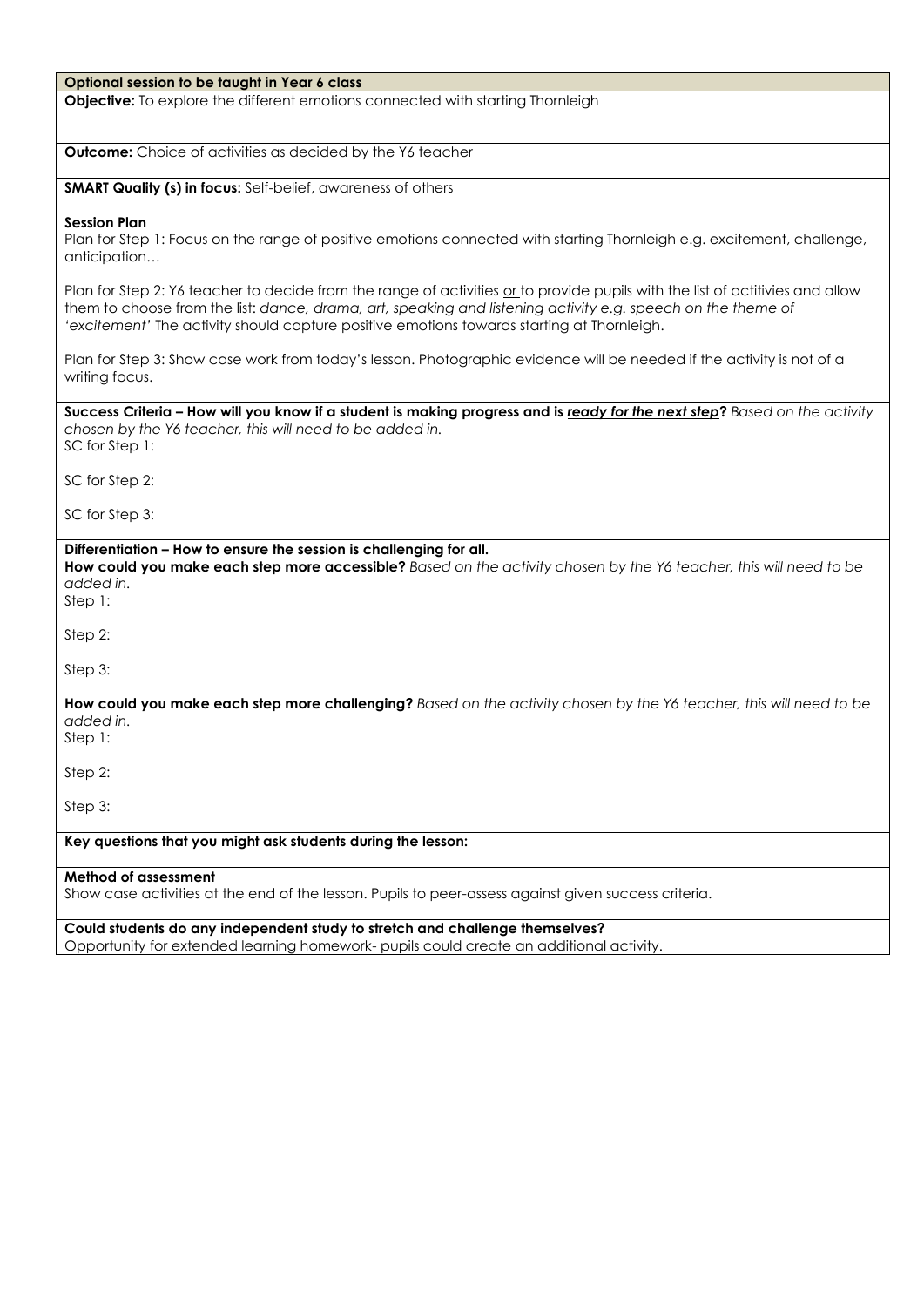### **Optional session to be taught in Year 6 class**

**Objective:** To adapt register according to audience

**Outcome:** A magazine interview focusing on 'An interview with…'

#### **SMART Quality (s) in focus:** Motivation, resilience

#### **Session Plan**

Plan for Step 1: Consolidation of worries/fears/questions pupils have about starting High School. Pupils to collate these worries into questions directed at Thornleigh students considering register.

Plan for Step 2: Pupils to imagine they are journalists and pose questions to Thornleigh students, Y6 pupils to record ideas from the interview.

Plan for Step 3: Pupils to create a magazine interview using responses from today's lesson.

**Success Criteria – How will you know if a student is making progress and is** *ready for the next step***?**

SC for Step 1: Pair-share questions to decide if level of formality is suitable. Teacher to circulate to check progress.

SC for Step 2: Completion of notetaking grid.

SC for Step 3: A well written magazine interview aimed at Y5 students.

# **Differentiation – How to ensure the session is challenging for all. How could you make each step more accessible?**

Step 1: Ideas/prompts provided.

Step 2: Scaffolded grid for notetaking provided.

Step 3: Specify the level of detail required to pupils according to ability.

#### **How could you make each step more challenging?**

Step 1: Higher ability pupils to comment on the effects of informal/formal language choices.

Step 2: Encourage students to pose questions that are more open-ended such as 'how?' or 'why?'

Step 3: Pupils to experiment with confidently using a mixture of formal/informal language throughout their magazine article.

# **Key questions that you might ask students during the lesson:**

#### **Method of assessment**

Peer-assess letters against given level success criteria.

**Could students do any independent study to stretch and challenge themselves?**